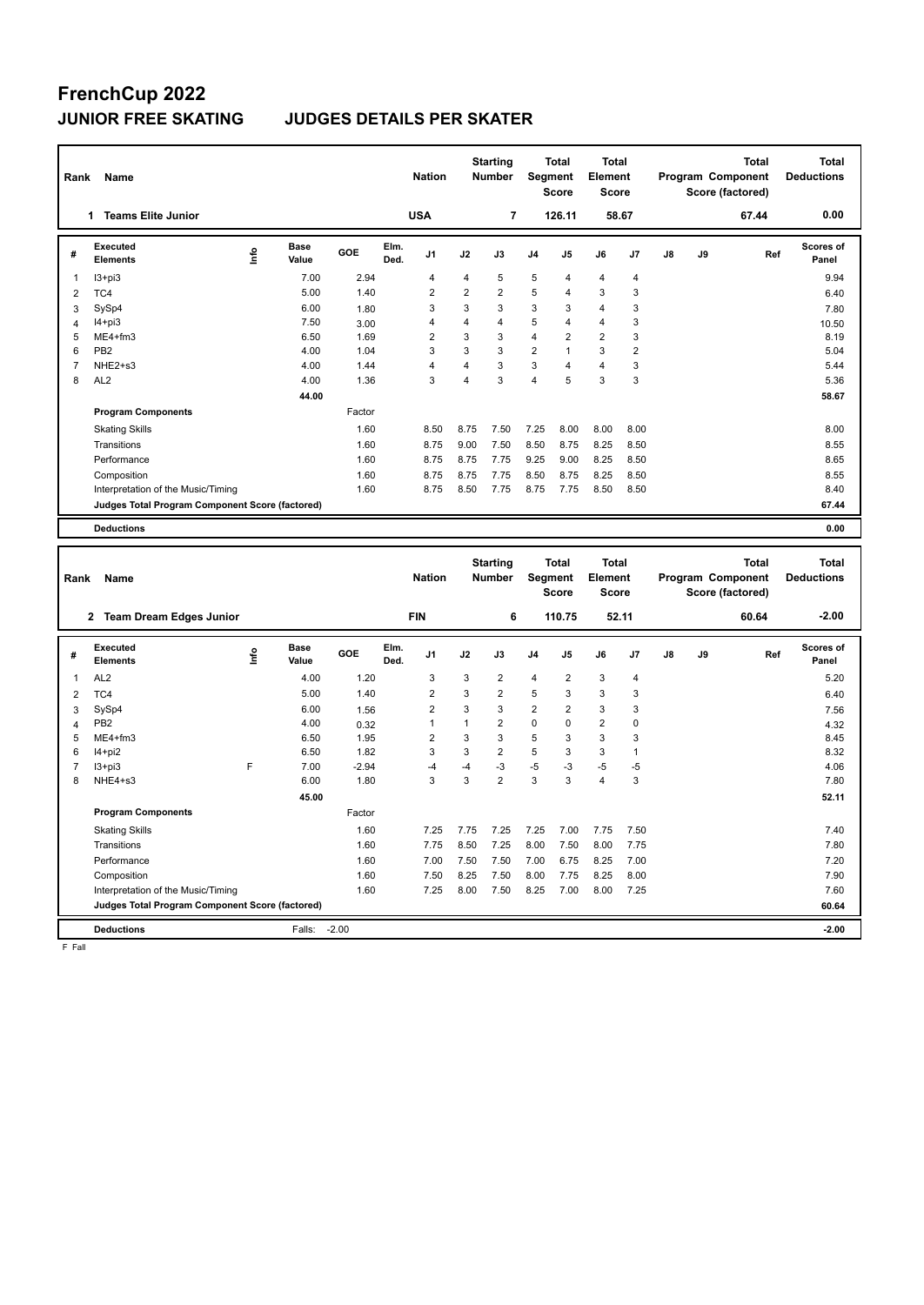# **FrenchCup 2022**

### **JUNIOR FREE SKATING JUDGES DETAILS PER SKATER**

| Rank                | Name                                            |      |                      |              |              | <b>Nation</b>  |                | <b>Starting</b><br><b>Number</b> |                | Total<br>Segment<br><b>Score</b> | <b>Total</b><br>Element<br><b>Score</b> |                |    |    | Program Component<br>Score (factored) | <b>Total</b> | <b>Total</b><br><b>Deductions</b> |
|---------------------|-------------------------------------------------|------|----------------------|--------------|--------------|----------------|----------------|----------------------------------|----------------|----------------------------------|-----------------------------------------|----------------|----|----|---------------------------------------|--------------|-----------------------------------|
|                     | 3 Team Ice Fire Junior                          |      |                      |              |              | <b>POL</b>     |                | 5                                |                | 91.67                            |                                         | 45.11          |    |    | 46.56                                 |              | 0.00                              |
| #                   | <b>Executed</b><br><b>Elements</b>              | info | <b>Base</b><br>Value | GOE          | Elm.<br>Ded. | J1             | J2             | J3                               | J4             | J5                               | J6                                      | J7             | J8 | J9 |                                       | Ref          | <b>Scores of</b><br>Panel         |
| $\mathbf{1}$        | AL <sub>2</sub>                                 |      | 4.00                 | 0.56         |              | $\overline{2}$ | $\mathbf{1}$   | $\mathbf{1}$                     | 3              | $\mathbf{1}$                     | $\mathbf{1}$                            | $\overline{2}$ |    |    |                                       |              | 4.56                              |
| $\overline{2}$      | ME4+fm1                                         |      | 4.00                 | $-0.32$      |              | 0              | $-1$           | $-1$                             | $\mathbf 0$    | $-2$                             | $-1$                                    | $-1$           |    |    |                                       |              | 3.68                              |
| 3                   | SySp4                                           |      | 6.00                 | 0.24         |              | $-1$           | $\mathbf{1}$   | $\mathbf{1}$                     | $-1$           | $-1$                             | 3                                       | $\overline{2}$ |    |    |                                       |              | 6.24                              |
| $\overline{4}$      | $13 + pi3$                                      |      | 7.00                 | 0.28         |              | 1              | $\mathbf{1}$   | $\mathbf 0$                      | 1              | $-1$                             | $\mathbf{1}$                            | $-1$           |    |    |                                       |              | 7.28                              |
| 5                   | NHE3+s3                                         |      | 5.50                 | 0.55         |              | 1              | $\mathbf{1}$   | $\mathbf{1}$                     | $\overline{2}$ | $-2$                             | $\overline{2}$                          | $\mathbf 0$    |    |    |                                       |              | 6.05                              |
| 6                   | PB <sub>2</sub>                                 |      | 4.00                 | 0.16         |              | $\mathbf 0$    | $\mathbf 0$    | $\mathbf{1}$                     | 0              | $-1$                             | $\overline{2}$                          | $\mathbf{1}$   |    |    |                                       |              | 4.16                              |
| $\overline{7}$      | $13 + pi3$                                      |      | 7.00                 | 0.84         |              | $\mathbf{1}$   | $\mathbf{1}$   | $\mathbf{1}$                     | $\overline{2}$ | $\mathbf{1}$                     | 3                                       | $\mathbf 0$    |    |    |                                       |              | 7.84                              |
| 8                   | TC4                                             |      | 5.00                 | 0.30         |              | 1              | 0              | $\mathbf 0$                      | $\overline{2}$ | $-1$                             | $\overline{2}$                          | $\mathbf 0$    |    |    |                                       |              | 5.30                              |
|                     |                                                 |      | 42.50                |              |              |                |                |                                  |                |                                  |                                         |                |    |    |                                       |              | 45.11                             |
|                     | <b>Program Components</b>                       |      |                      | Factor       |              |                |                |                                  |                |                                  |                                         |                |    |    |                                       |              |                                   |
|                     | <b>Skating Skills</b>                           |      |                      | 1.60         |              | 5.75           | 5.75           | 5.75                             | 5.75           | 5.00                             | 5.50                                    | 5.50           |    |    |                                       |              | 5.65                              |
|                     | Transitions                                     |      |                      | 1.60         |              | 5.50           | 6.50           | 5.75                             | 6.25           | 5.25                             | 5.75                                    | 5.75           |    |    |                                       |              | 5.80                              |
|                     | Performance                                     |      |                      | 1.60         |              | 5.75           | 6.00           | 6.25                             | 6.25           | 5.50                             | 5.50                                    | 5.50           |    |    |                                       |              | 5.80                              |
|                     | Composition                                     |      |                      | 1.60         |              | 6.25           | 6.25           | 6.00                             | 6.25           | 5.75                             | 5.75                                    | 6.00           |    |    |                                       |              | 6.05                              |
|                     |                                                 |      |                      | 1.60         |              | 5.75           | 6.00           | 6.00                             | 6.75           | 5.25                             | 5.50                                    | 5.75           |    |    |                                       |              | 5.80                              |
|                     | Interpretation of the Music/Timing              |      |                      |              |              |                |                |                                  |                |                                  |                                         |                |    |    |                                       |              | 46.56                             |
|                     | Judges Total Program Component Score (factored) |      |                      |              |              |                |                |                                  |                |                                  |                                         |                |    |    |                                       |              |                                   |
|                     | <b>Deductions</b>                               |      |                      |              |              |                |                |                                  |                |                                  |                                         |                |    |    |                                       |              | 0.00                              |
|                     |                                                 |      |                      |              |              |                |                |                                  |                |                                  |                                         |                |    |    |                                       |              |                                   |
|                     |                                                 |      |                      |              |              |                |                |                                  |                |                                  |                                         |                |    |    |                                       |              |                                   |
|                     |                                                 |      |                      |              |              |                |                | <b>Starting</b>                  |                | Total                            | Total                                   |                |    |    |                                       | <b>Total</b> | <b>Total</b>                      |
| Rank                | Name                                            |      |                      |              |              | <b>Nation</b>  |                | <b>Number</b>                    |                | Segment                          | Element                                 |                |    |    | Program Component                     |              | <b>Deductions</b>                 |
|                     |                                                 |      |                      |              |              |                |                |                                  |                | <b>Score</b>                     | <b>Score</b>                            |                |    |    | Score (factored)                      |              |                                   |
|                     | 4 Team Cool Dreams Junior                       |      |                      |              |              | SUI            |                | 4                                |                | 86.74                            |                                         | 44.10          |    |    | 42.64                                 |              | 0.00                              |
|                     | Executed                                        |      | <b>Base</b>          |              | Elm.         |                |                |                                  |                |                                  |                                         |                |    |    |                                       |              | <b>Scores of</b>                  |
| #                   | <b>Elements</b>                                 | Info | Value                | GOE          | Ded.         | J <sub>1</sub> | J2             | J3                               | J4             | J5                               | J6                                      | J7             | J8 | J9 |                                       | Ref          | Panel                             |
| 1                   | PB <sub>2</sub>                                 |      | 4.00                 | 0.32         |              | 1              | $\mathbf{1}$   | 0                                | 1              | $\pmb{0}$                        | $\boldsymbol{2}$                        | $\overline{1}$ |    |    |                                       |              | 4.32                              |
|                     |                                                 |      | 7.00                 | 0.28         |              | $\mathbf 0$    | $-1$           | $\mathbf{1}$                     | 1              | $\mathbf 0$                      | $\overline{2}$                          | $\mathbf 0$    |    |    |                                       |              |                                   |
| $\overline{2}$      | $13 + pi3$<br>AL <sub>2</sub>                   |      |                      |              |              | 1              | $\mathbf{1}$   | $\mathbf{1}$                     | $\mathbf{1}$   | $-1$                             | $\mathbf{1}$                            | $\mathbf{1}$   |    |    |                                       |              | 7.28                              |
| 3                   | ME4+fm2                                         |      | 4.00<br>5.50         | 0.40         |              | 1              | $\mathbf{1}$   | $\mathbf 0$                      | $\mathbf 0$    | $\mathbf 0$                      | $\mathbf{1}$                            | $-1$           |    |    |                                       |              | 4.40                              |
| $\overline{4}$<br>5 | NHE3+s2                                         |      | 4.50                 | 0.22<br>0.09 |              | 0              | 0              | $\mathbf 0$                      | 0              | $-1$                             | $\mathbf{1}$                            | $\mathbf{1}$   |    |    |                                       |              | 5.72<br>4.59                      |
|                     |                                                 |      |                      |              |              | 1              | $\mathbf{1}$   | $\mathbf{1}$                     | $\mathbf 0$    | $-1$                             |                                         | $\mathbf 0$    |    |    |                                       |              |                                   |
| 6<br>$\overline{7}$ | I4+pi2<br>SySp3                                 |      | 6.50<br>5.00         | 0.39<br>0.40 |              | 1              | $\overline{2}$ | $\mathbf 0$                      | $\mathbf 0$    | $-1$                             | $\mathbf 2$<br>$\mathsf 3$              | $\mathbf{1}$   |    |    |                                       |              | 6.89<br>5.40                      |
| 8                   | TC4                                             |      | 5.00                 | 0.50         |              | $\mathbf{1}$   | $\mathbf{1}$   | $\overline{1}$                   | $\mathbf{1}$   | $-1$                             | $\overline{2}$                          | $\mathbf{1}$   |    |    |                                       |              | 5.50                              |
|                     |                                                 |      | 41.50                |              |              |                |                |                                  |                |                                  |                                         |                |    |    |                                       |              |                                   |
|                     | <b>Program Components</b>                       |      |                      | Factor       |              |                |                |                                  |                |                                  |                                         |                |    |    |                                       |              | 44.10                             |
|                     |                                                 |      |                      |              |              |                |                |                                  |                |                                  |                                         |                |    |    |                                       |              |                                   |
|                     | <b>Skating Skills</b>                           |      |                      | 1.60         |              | 5.50           | 5.25           | 5.00                             | 4.25           | 5.25                             | 5.25                                    | 5.25           |    |    |                                       |              | 5.20                              |
|                     | Transitions                                     |      |                      | 1.60         |              | 5.50           | 5.50           | 5.00                             | 5.50           | 5.50                             | 5.25                                    | 5.00           |    |    |                                       |              | 5.35                              |
|                     | Performance                                     |      |                      | 1.60         |              | 5.75           | 5.00           | 5.25                             | 5.50           | 5.50                             | 5.50                                    | 5.00           |    |    |                                       |              | 5.35                              |
|                     | Composition                                     |      |                      | 1.60         |              | 5.50           | 5.50           | 5.25                             | 5.25           | 5.75                             | 5.50                                    | 5.25           |    |    |                                       |              | 5.40                              |
|                     | Interpretation of the Music/Timing              |      |                      | 1.60         |              | 5.25           | 5.50           | 5.25                             | 5.50           | 5.50                             | 5.25                                    | 5.25           |    |    |                                       |              | 5.35                              |
|                     | Judges Total Program Component Score (factored) |      |                      |              |              |                |                |                                  |                |                                  |                                         |                |    |    |                                       |              | 42.64                             |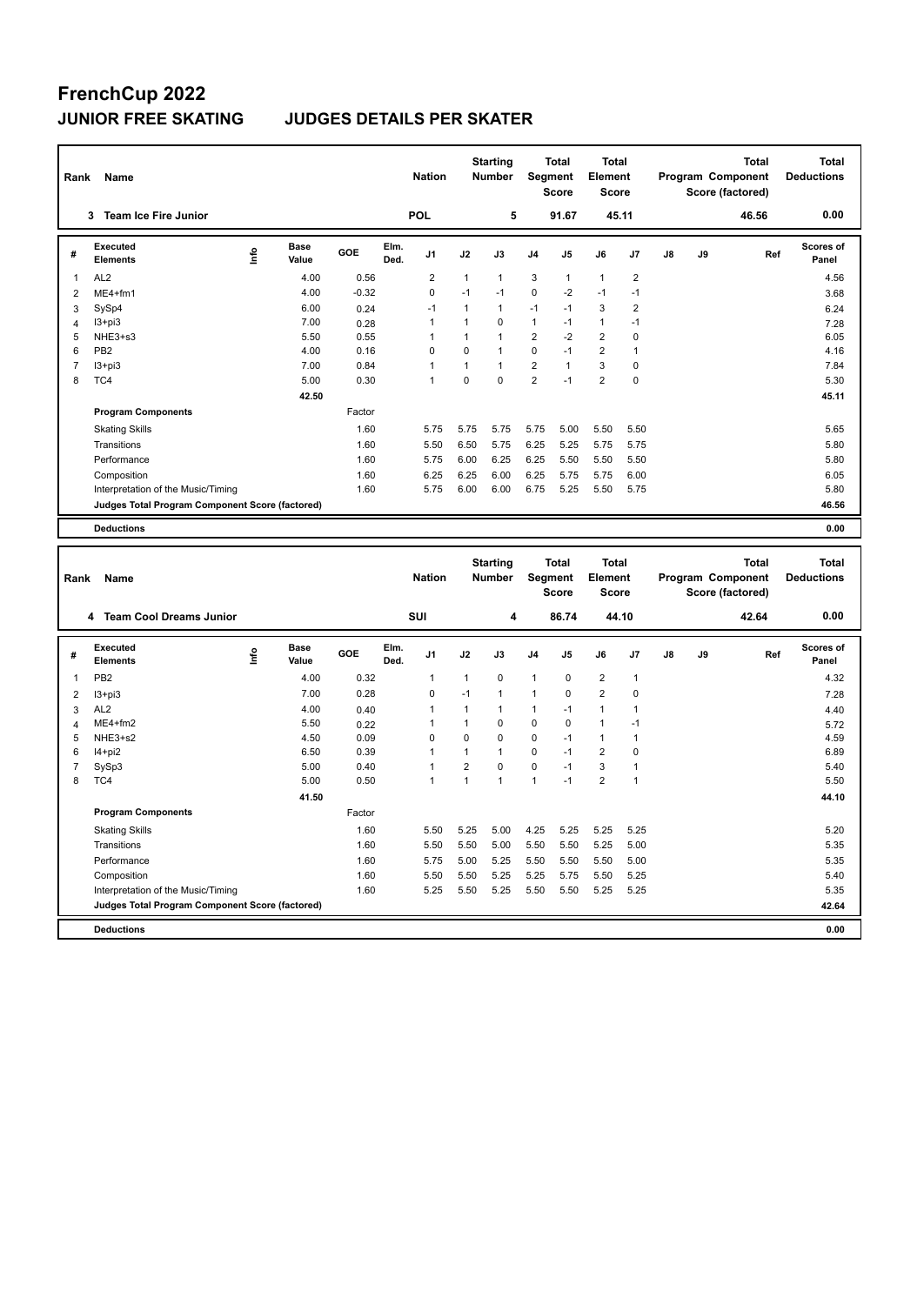# **FrenchCup 2022**

#### **JUNIOR FREE SKATING JUDGES DETAILS PER SKATER**

| Rank           | Name                                            |   |                      |         |              | <b>Nation</b>  |                | <b>Starting</b><br><b>Number</b> | <b>Segment</b> | <b>Total</b><br><b>Score</b> | <b>Total</b><br>Element<br><b>Score</b> |              |    |    | <b>Total</b><br>Program Component<br>Score (factored) | Total<br><b>Deductions</b> |
|----------------|-------------------------------------------------|---|----------------------|---------|--------------|----------------|----------------|----------------------------------|----------------|------------------------------|-----------------------------------------|--------------|----|----|-------------------------------------------------------|----------------------------|
|                | <b>Team Starlight Junior</b><br>5               |   |                      |         |              | <b>SUI</b>     |                | $\overline{2}$                   |                | 74.16                        | 40.20                                   |              |    |    | 34.96                                                 | $-1.00$                    |
| #              | Executed<br><b>Elements</b>                     | ۴ | <b>Base</b><br>Value | GOE     | Elm.<br>Ded. | J <sub>1</sub> | J2             | J3                               | J <sub>4</sub> | J5                           | J6                                      | J7           | J8 | J9 | Ref                                                   | <b>Scores of</b><br>Panel  |
| $\overline{1}$ | $ME3+fm2$                                       | F | 4.50                 | $-0.99$ |              | $-3$           | $-1$           | $-2$                             | $-1$           | $-3$                         | $-3$                                    | $-2$         |    |    |                                                       | 3.51                       |
| 2              | AL <sub>2</sub>                                 |   | 4.00                 | 0.40    |              | $\mathbf{1}$   | $\overline{2}$ | 0                                | $\overline{2}$ | 1                            | $\mathbf 0$                             | $\mathbf{1}$ |    |    |                                                       | 4.40                       |
| 3              | $13 + pi2$                                      |   | 6.00                 | 0.24    |              |                |                | $\Omega$                         | $\mathbf{1}$   | $-1$                         | $\overline{2}$                          | $-2$         |    |    |                                                       | 6.24                       |
| 4              | TC4                                             |   | 5.00                 | 0.10    |              | 0              | $\Omega$       | $-1$                             | $\mathbf{1}$   | $-1$                         | $\overline{2}$                          | 1            |    |    |                                                       | 5.10                       |
| 5              | PB <sub>2</sub>                                 |   | 4.00                 | $-0.24$ |              | $-1$           | $-1$           | $-1$                             | $-1$           | $-2$                         | $\overline{2}$                          | 1            |    |    |                                                       | 3.76                       |
| 6              | SySp4                                           |   | 6.00                 | 0.00    |              | $\Omega$       | $\Omega$       | $-1$                             | 0              | $-1$                         | $\mathbf{1}$                            | -1           |    |    |                                                       | 6.00                       |
| $\overline{7}$ | $13 + pi3$                                      |   | 7.00                 | 0.14    |              | $\mathbf{1}$   | $\overline{ }$ | 0                                | $\mathbf 0$    | $-2$                         | $\overline{2}$                          | $-1$         |    |    |                                                       | 7.14                       |
| 8              | NHE3+s2                                         |   | 4.50                 | $-0.45$ |              | $-1$           | $-1$           | $-1$                             | $-1$           | $-1$                         | 0                                       | $-1$         |    |    |                                                       | 4.05                       |
|                |                                                 |   | 41.00                |         |              |                |                |                                  |                |                              |                                         |              |    |    |                                                       | 40.20                      |
|                | <b>Program Components</b>                       |   |                      | Factor  |              |                |                |                                  |                |                              |                                         |              |    |    |                                                       |                            |
|                | <b>Skating Skills</b>                           |   |                      | 1.60    |              | 4.50           | 4.75           | 4.25                             | 4.25           | 4.25                         | 4.25                                    | 4.25         |    |    |                                                       | 4.30                       |
|                | Transitions                                     |   |                      | 1.60    |              | 4.50           | 4.50           | 4.00                             | 3.75           | 4.50                         | 4.25                                    | 4.25         |    |    |                                                       | 4.30                       |
|                | Performance                                     |   |                      | 1.60    |              | 4.50           | 4.75           | 4.25                             | 4.25           | 4.25                         | 4.50                                    | 4.00         |    |    |                                                       | 4.35                       |
|                | Composition                                     |   |                      | 1.60    |              | 4.75           | 5.25           | 4.50                             | 4.00           | 4.75                         | 4.50                                    | 4.25         |    |    |                                                       | 4.55                       |
|                | Interpretation of the Music/Timing              |   |                      | 1.60    |              | 4.75           | 5.00           | 4.50                             | 4.00           | 4.25                         | 4.25                                    | 4.00         |    |    |                                                       | 4.35                       |
|                | Judges Total Program Component Score (factored) |   |                      |         |              |                |                |                                  |                |                              |                                         |              |    |    |                                                       | 34.96                      |
|                | <b>Deductions</b>                               |   | Falls:               | $-1.00$ |              |                |                |                                  |                |                              |                                         |              |    |    |                                                       | $-1.00$                    |

 $F$  Fall

| Rank | <b>Name</b>                                     |             |               |         |              | <b>Nation</b>  |                | <b>Starting</b><br><b>Number</b> | Segment        | <b>Total</b><br><b>Score</b> | <b>Total</b><br>Element<br><b>Score</b> |             |    |    | <b>Total</b><br>Program Component<br>Score (factored) | <b>Total</b><br><b>Deductions</b> |
|------|-------------------------------------------------|-------------|---------------|---------|--------------|----------------|----------------|----------------------------------|----------------|------------------------------|-----------------------------------------|-------------|----|----|-------------------------------------------------------|-----------------------------------|
|      | <b>Team Zazou Junior</b><br>6                   |             |               |         |              | <b>FRA</b>     |                | 3                                |                | 70.29                        | 32.89                                   |             |    |    | 38.40                                                 | $-1.00$                           |
| #    | Executed<br><b>Elements</b>                     | <b>Info</b> | Base<br>Value | GOE     | Elm.<br>Ded. | J <sub>1</sub> | J2             | J3                               | J <sub>4</sub> | J5                           | J6                                      | J7          | J8 | J9 | Ref                                                   | Scores of<br>Panel                |
| 1    | $13 + pi3$                                      |             | 7.00          | 0.42    |              | $\mathbf{1}$   | 1              | 0                                | $\overline{2}$ | $\mathbf 0$                  | $\mathbf{1}$                            | $\mathbf 0$ |    |    |                                                       | 7.42                              |
| 2    | PB <sub>2</sub>                                 |             | 4.00          | 0.00    |              | $\Omega$       | $\overline{1}$ | $\Omega$                         | $-1$           | $-1$                         | $\mathbf{1}$                            | $\Omega$    |    |    |                                                       | 4.00                              |
| 3    | AL <sub>2</sub>                                 |             | 4.00          | 0.16    |              |                | 1              | 0                                | 0              |                              | 0                                       | $\mathbf 0$ |    |    |                                                       | 4.16                              |
| 4    | $ME3+fm2$                                       | F           | 4.50          | $-1.17$ |              | $-3$           | $-2$           | $-1$                             | $-4$           | $-2$                         | $-3$                                    | $-3$        |    |    |                                                       | 3.33                              |
| 5    | NHE3+s1                                         |             | 3.00          | $-0.18$ |              | $-1$           | $\Omega$       | $-1$                             | $-2$           | $-1$                         | 0                                       | $\mathbf 0$ |    |    |                                                       | 2.82                              |
| 6    | SySp2                                           |             | 3.50          | 0.00    |              | $\Omega$       | 1              | $\Omega$                         | $-2$           | $-1$                         | $\mathbf{1}$                            | 0           |    |    |                                                       | 3.50                              |
|      | I2+pi2                                          |             | 5.00          | $-0.40$ |              | $\Omega$       | $-1$           | $\overline{2}$                   | $\mathbf{1}$   | $-2$                         | $-2$                                    | $-2$        |    |    |                                                       | 4.60                              |
| 8    | TC <sub>2</sub>                                 |             | 3.00          | 0.06    |              | 0              | 0              | 0                                | $-2$           | 1                            | $\mathbf{1}$                            | $\mathbf 0$ |    |    |                                                       | 3.06                              |
|      |                                                 |             | 34.00         |         |              |                |                |                                  |                |                              |                                         |             |    |    |                                                       | 32.89                             |
|      | <b>Program Components</b>                       |             |               | Factor  |              |                |                |                                  |                |                              |                                         |             |    |    |                                                       |                                   |
|      | <b>Skating Skills</b>                           |             |               | 1.60    |              | 5.00           | 5.00           | 4.75                             | 4.25           | 4.50                         | 4.50                                    | 4.50        |    |    |                                                       | 4.65                              |
|      | Transitions                                     |             |               | 1.60    |              | 5.00           | 5.00           | 4.75                             | 5.00           | 5.00                         | 4.25                                    | 4.25        |    |    |                                                       | 4.80                              |
|      | Performance                                     |             |               | 1.60    |              | 4.75           | 4.75           | 5.25                             | 4.00           | 4.75                         | 4.50                                    | 4.25        |    |    |                                                       | 4.60                              |
|      | Composition                                     |             |               | 1.60    |              | 5.25           | 5.25           | 5.00                             | 4.50           | 5.75                         | 4.75                                    | 4.50        |    |    |                                                       | 4.95                              |
|      | Interpretation of the Music/Timing              |             |               | 1.60    |              | 5.50           | 5.50           | 5.00                             | 4.50           | 5.50                         | 4.50                                    | 4.25        |    |    |                                                       | 5.00                              |
|      | Judges Total Program Component Score (factored) |             |               |         |              |                |                |                                  |                |                              |                                         |             |    |    |                                                       | 38.40                             |
|      | <b>Deductions</b>                               |             | Falls:        | $-1.00$ |              |                |                |                                  |                |                              |                                         |             |    |    |                                                       | $-1.00$                           |

F Fall